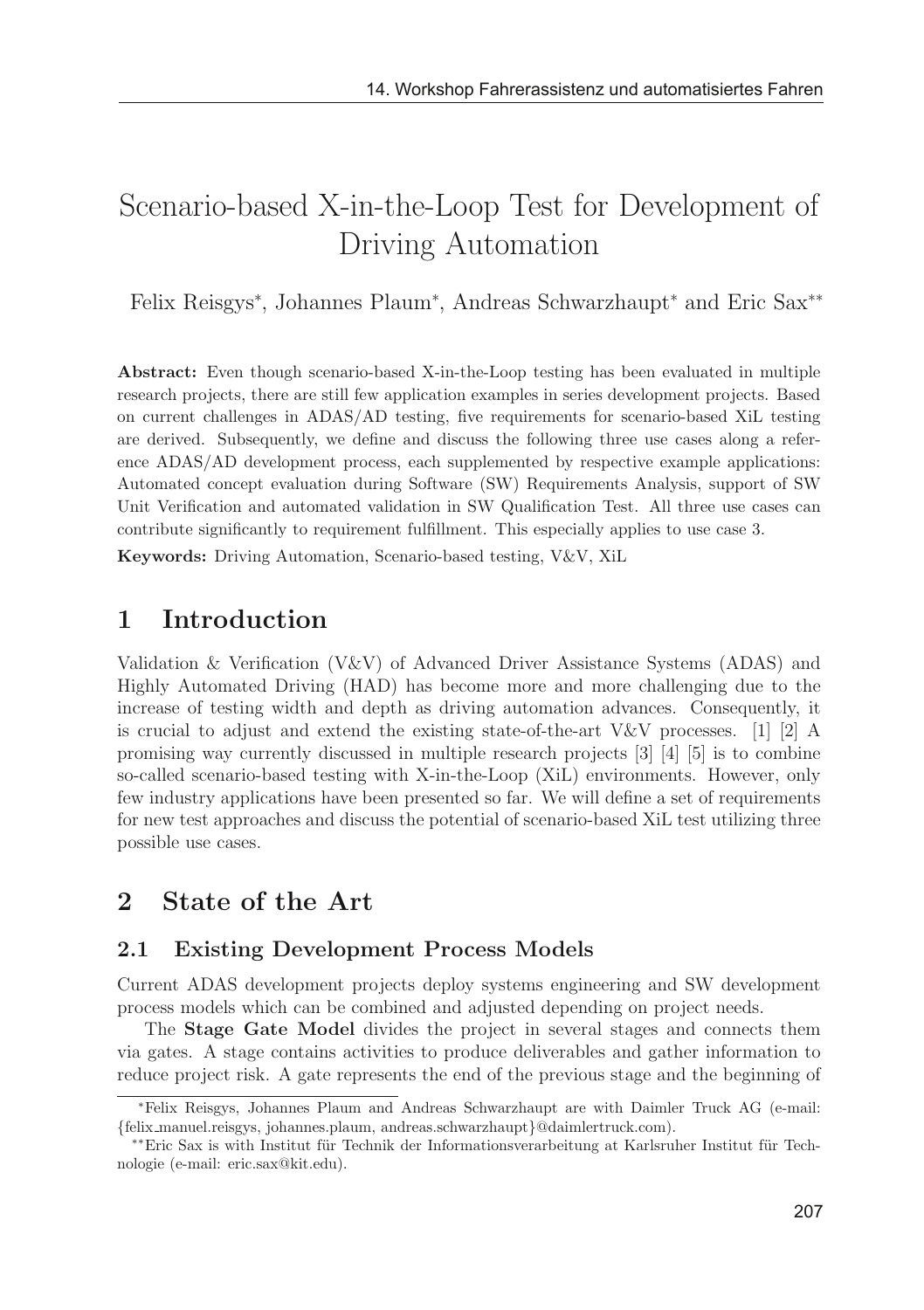the next stage and requires a decision on whether the project will be continued, paused or terminated. [6] Development processes in automotive industry may contain overlaps between stages [7] and involve samples (A-sample to D-sample) to represent gates with increasing system maturity [8].

The V-Model describes a well-established development process. In its initial publication, the V-Model 97 was composed of submodels project management, software development, quality assurance and configuration management [9]. Its major principle is to divide the system into multiple subsystems which are developed in parallel. Subsystem testing and integration are performed to verify that the system fulfills all requirements. The V-Process referenced in other publications such as ISO 26262 [10] and Automotive SPICE [11] is described in the submodel software development.

Agile Software Development follows an iterative and flexible process to increase efficiency and manage uncertainties better by leveraging developer competencies [12]. The Agile Manifesto published in 2001 includes four values and twelve leading principles [13]. Among different methods, Scrum has become the most commonly used process [14].



Figure 1: Custom ADAS Development Process

By combining all three models, the custom industry process for ADAS development as displayed in Figure 1 is derived and shall serve as reference for the following sections. On the highest level, a Stage Gate Model based process defines maturity gates for system releases. Each release is following the design and test process as defined by the V-Model. On the working level, implementation of SW units ("SW component that is not subdivided into other components" [15]) are performed based on a Scrum process.

#### 2.2 Scenario-based Testing

As an approach applied in research projects such as PEGASUS [3], VVM [4] or SET Level [5], scenario-based testing has gained increasing relevance. Its general concept is to use a scenario as part of a test case description in order to aggregate redundant test inputs into equivalence classes [16]. A scenario is defined as a "temporal development between several scenes in a sequence of scenes" [17], where a scene is a snapshot of the ego vehicle's environment including static and dynamic objects [17]. The information aggregated in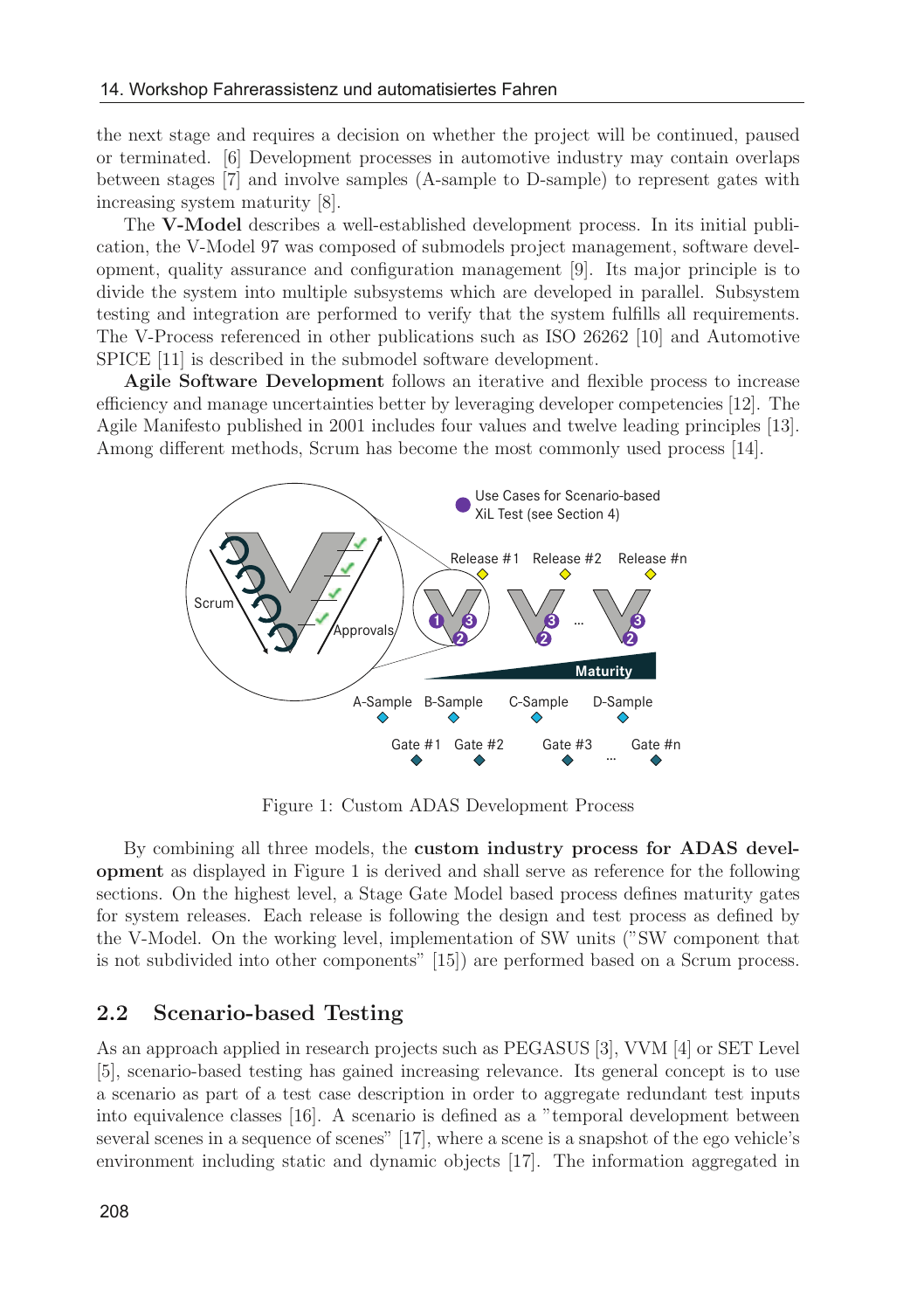a scenario can be structured as defined in the six-layer model: street layer (1), traffic infrastructure  $(2)$ , temporal modification of layers 1 and 2  $(3)$ , movable objects  $(4)$ , environment conditions (5) and digital information (6) [18]. Scenarios can be categorized as follows [19]:

- Functional scenarios: A consistent natural language scenario description of entities and their relations on a semantic level with a use-case dependent varying degree of detail (e.g. movement of vehicles, road topology). Descriptions may be supplemented by illustrations.
- Logical scenarios: A formal scenario description providing scenario parameter ranges in a state space to represent entities and their relations (e.g. velocity, distance). It is optionally possible to define distributions and constraints for parameters  $(e.g. v_1 > v_2).$
- Concrete scenarios: A formal scenario description based on a logical scenario, additionally providing explicit scenario parameter values (e.g.  $v_1 = 10m/s$ ).

Test cases to be reused consistently in every release (see Figure 1) can be composed from a scenario and respective evaluation criteria as well as requirements for test execution [17]. A potential approach for scenario-based testing is to generate concrete test cases from a logical scenario description by applying a parameter variation [3].



### 2.3 X-in-the-Loop Testing

Figure 2: XiL Structure for Driving Automation Systems

By definition, X-in-the-Loop test environments stimulate a System under Test (SUT) by processing system outputs in a feedback loop [20]. They can be distinguished from open loop environments which do not contain a closed feedback loop [21]. The "X" refers to the SUT representation which can be a model, a SW or hardware (HW) for example [20]. A XiL environment for ADAS/AD testing can be structured as illustrated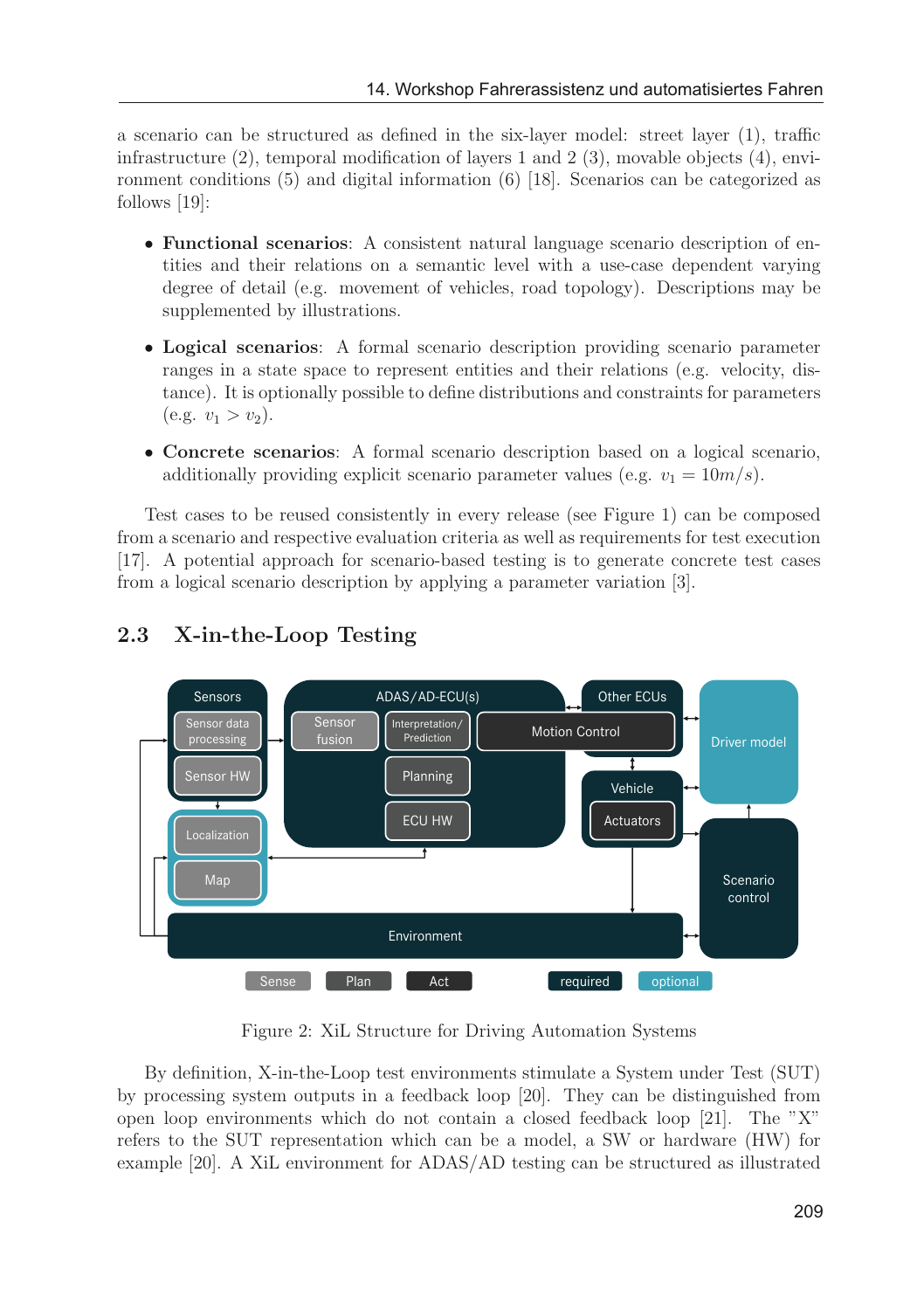in Figure 2. A driver model is only required up to SAE Level 3 to represent driver control acitivity, however is not part of the SUT. Depending on the representation (simulated, emulated or real) [22] of the systems interfacing with the SUT, the following XiL variants are commonly used [20]:

- Model-in-the-Loop (MiL): A fully virtual environment to test SUT simulation models created from a model-based design process.
- Software-in-the-Loop (SiL): A fully virtual environment to test SUT SW code.
- Hardware-in-the-Loop (HiL): A partly virtual environment to test a SUT on target HW (ECU).

### 3 Requirements for Future Test Methods

Even though real-world testing capacities are limited due to economical and practical reasons, it still plays a major role in the development process [10]. Nevertheless, there are multiple trends in testing of driving automation leading to a growth of the overall testing scope:

- Both new driver assistance systems and the extension of their sensor suite lead to a higher variance of scenarios to be tested [2]. Consequently, testing width increases.
- In addition, customer expectations in regards to quality impose additional requirements in the testing depth of each system.
- All systems assigned to SAE Level 3 and above need to be tested in scenarios where (temporarily) no driver is present as fall-back for the system [23]. This increases both testing width and depth.

Given the challenges, future testing methods need to meet the following requirements:

- 1. Reduction of real-world testing share: Since real-world testing capacities are limited, their overall share of all testing efforts should be reduced.
- 2. Increase of test coverage: The number of known and untested scenarios should be quantified and minimized.
- 3. Independence of test validity: Whenever simulation is used, it has to be ensured that its validity is evaluated and considered in the overall test statement.
- 4. Identification of new scenarios: The share of unknown scenarios should be minimized by extending the existing database by new logical scenarios.
- 5. Efficient scenario prioritization: Test plans and the overall test statement should consider the relevance of different scenarios.

The combination of scenario-based testing and XiL environments allows to collect and aggregate scenarios from sources such as expert knowledge, driving data or accident databases [24] in a structured way to test them in different test environments. This especially facilitates reproducibility and consistency of test execution on different platforms. Furthermore, it is possible to scale up the number of test cases and eliminate redundant scenarios, leading to an increased test efficiency.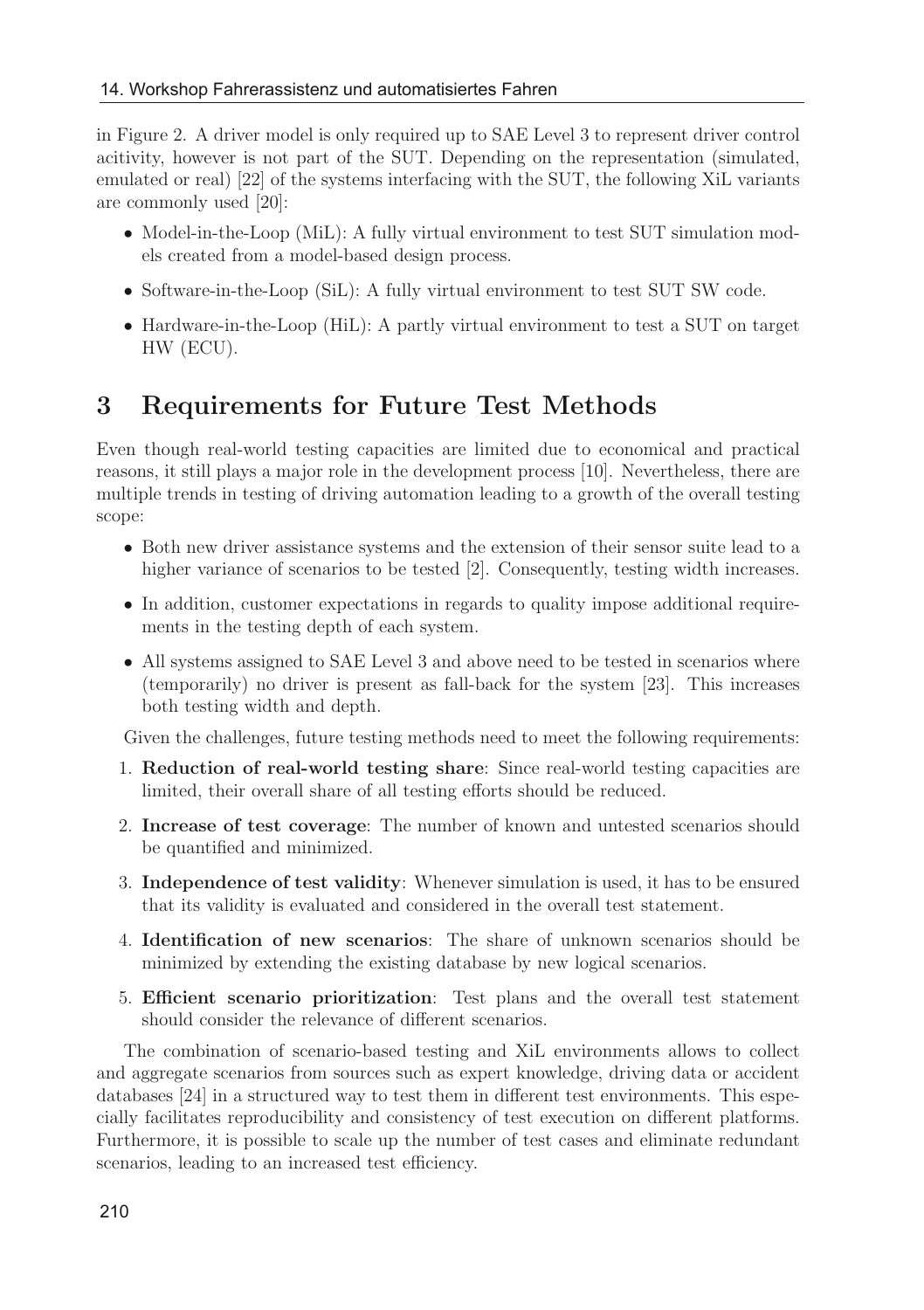# 4 Example Use Cases for Scenario-based XiL-Test

In this section, we will introduce three potential use cases to deploy scenario-based XiL testing in a development process for all degrees of driving automation. Each use case includes an example application in an industry reference development project and can be allocated to the example development process as indicated by the numbers in Figure 1. Use cases 2 and 3 can be repeated for every release. Within scenario-based XiL testing, the representation of the SUT and its environments may vary [22]. Based on the XiL structure in Figure 2, Table 1 provides an overview of the subsystem representation in each use case. Furthermore, Table 1 indicates which subsystems can be part of the SUT depending on the use case.

| Use Cases<br><b>Subsystems</b> | <b>SW Requirements</b><br>Analysis | $\overline{2}$<br>SW Unit<br>Verification | 3<br>SW Qualification<br>Test |
|--------------------------------|------------------------------------|-------------------------------------------|-------------------------------|
| Sensor data processing         | simulated                          | simulated                                 | simulated or real             |
| Sensor HW                      | simulated                          | simulated                                 | simulated or real             |
| Localization                   | simulated                          | simulated                                 | simulated or real             |
| Map                            | simulated                          | simulated                                 | simulated or real             |
| Sensor fusion                  | simulated                          | simulated or real                         | real                          |
| Interpretation/ Prediction     | simulated                          | real                                      | real                          |
| Planning                       | simulated                          | real                                      | real                          |
| <b>ECU HW</b>                  | simulated                          | simulated or real                         | simulated or real             |
| <b>Motion Control</b>          | simulated                          | real                                      | real                          |
| Actuators                      | simulated                          | simulated                                 | simulated                     |
| <b>SUT</b>                     | optional SUT                       | not SUT                                   |                               |

Table 1: XiL SUT Representation by Use Case

### 4.1 Use Case 1: Software Requirements Analysis

Scenario-based XiL test can already support the definition of system requirements and the feasibility evaluation of a specific solution as long as there is no series SUT SW or HW available.

#### 4.1.1 Overview

In this use case, varying concepts of the SUT based on a behavioral model are evaluated for different logical scenarios derived from the intended Operational Design Domain (ODD). Both concept parameters and ODD can be adjusted during the requirements analysis process. The SUT is represented by simulation models to be integrated into MiL or SiL environments. Scenarios can be reused along the whole subsequent development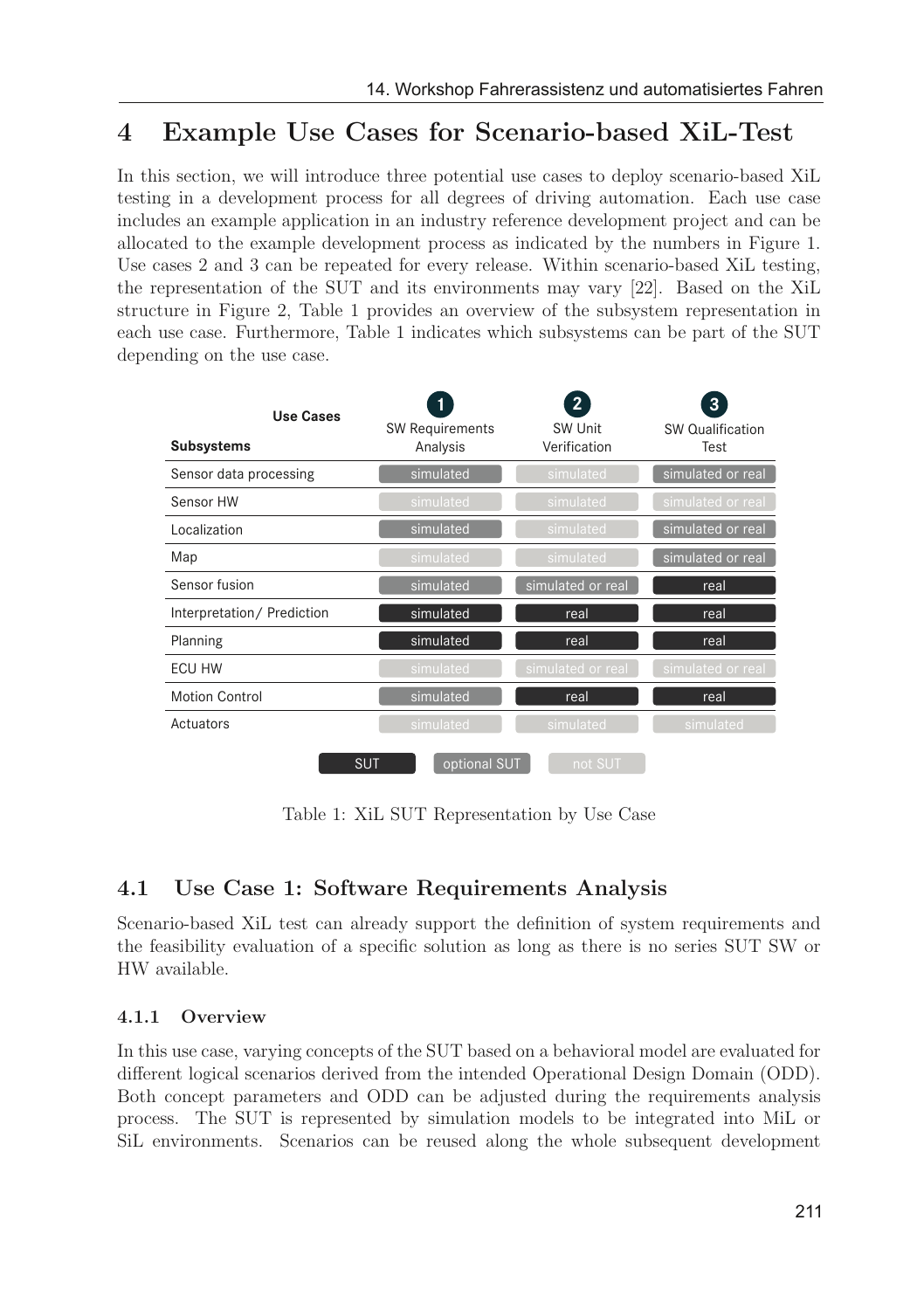process [25]. Overall, this use case represents an addition to existing processes in the SW Requirements Analysis.

#### 4.1.2 Example Application

The example application supports the model-based specification of a Moving Off Information System (MOIS) on SW module (multiple units) level. A MOIS is a driver warning system for Vulnerable Road Users (VRUs) at low vehicle speeds [26]. The MOIS function concept is implemented as a Functional Mock-up Unit (FMU) to be integrated as SUT into a SiL environment containing surrounding AUTOSAR SW components (SWC) of the target ECU as well as an environment and sensor simulation. Technically, there is no feedback loop in this example application as the SUT is a warning-only system.

Scenario-based testing is used here to vary parameters of the MOIS simulation model and consequently optimize the SUT specification. In addition, it is possible to perform error injections to sensor signals to evaluate the robustness of the concept. Finally, a back-to-back proving ground test can be used to validate the SiL results and yields data for repeatable open-loop tests. Pass-fail criteria (e.g. MOIS information/warning issued) allow a concept evaluation for each logical scenario.

#### 4.2 Use Case 2: Software Unit Verification

SW Unit Verification does not necessarily require execution of all possible test cases after each unit change by the developer, but rather focus on specific aspects of the system behavior to ensure fast verification of units.

#### 4.2.1 Overview

Depending on whether a single or multiple SW units are tested, the SUT may vary in this use case (see Table 1). Since scenario-based testing focuses on the functional system behavior, MiL or SiL environments are sufficient in most cases, while HiL is generally feasible as well if HW samples are available. Parameters can be varied both manually or by an automated algorithm.

#### 4.2.2 Example Application

The example application deploys a SiL test environment for the SW Unit Verification of an Advanced Emergency Braking System (AEBS) which is integrated on a dedicated ADAS ECU using AUTOSAR. Consequently, the SUT is represented by those SWCs required for the AEBS functionality. This includes interpretation and planning algorithms, as well as sensor fusion and motion control. All remaining parts of the ECU such as AUTOSAR base SW and HW are represented by simplified simulation models. The same applies to environment perception sensors, other ECUs and vehicle actuators.

Parameter variation to generate concrete scenarios is conducted via a Python script. Developers can define and adjust parameter sets manually and deterministically repeat identical scenarios multiple times as back-to-back tests. Inputs by the ego vehicle driver and other objects are fed into the simulation loop by Python modules. Test evaluation by the developer is supported by criticality metrics (e.g. Time-to-Collision) or pass/fail criteria (e.g. collision yes/no), both depending on the respective SUT and scenario.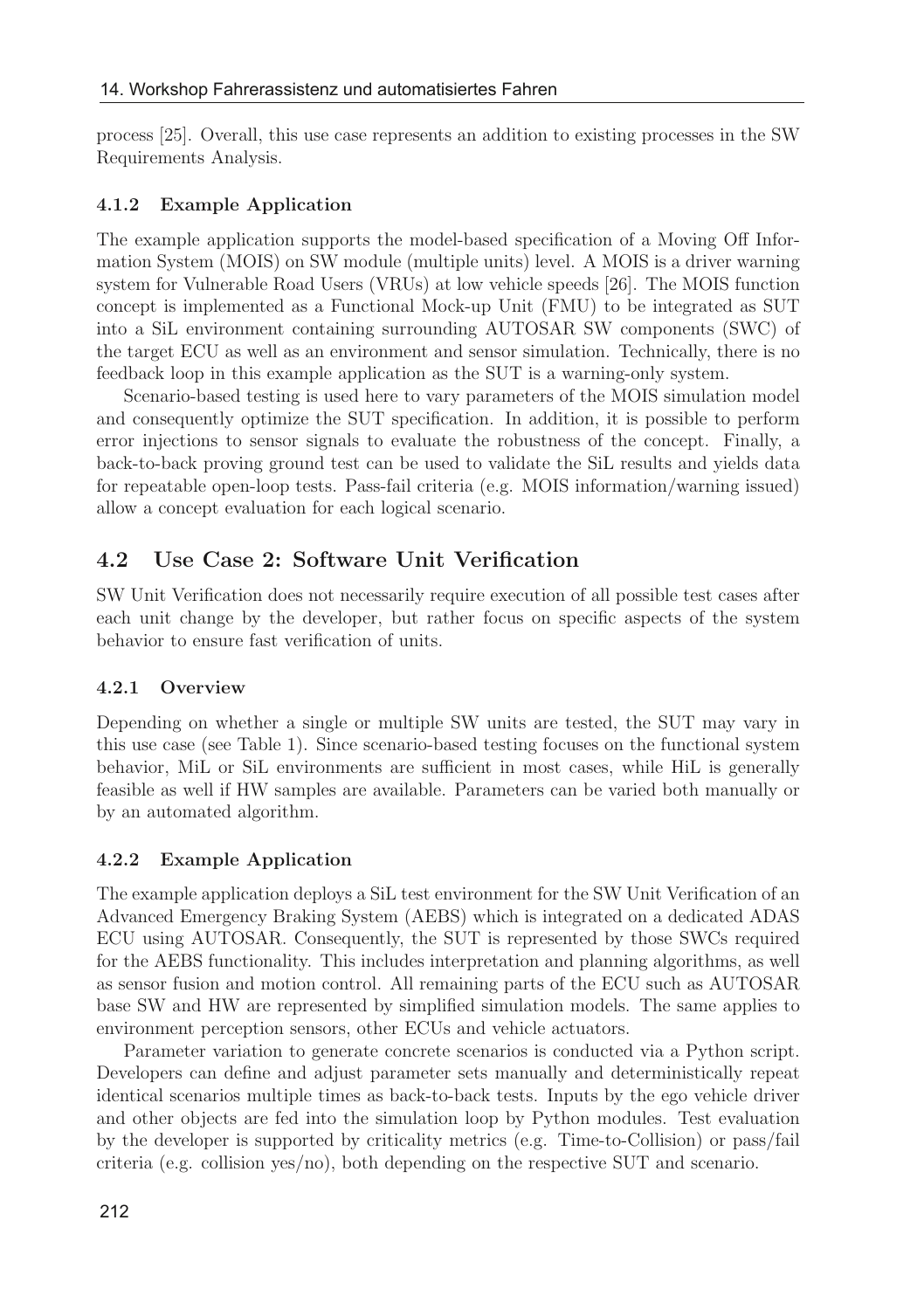#### 4.3 Use Case 3: Software Qualification Test

SW Qualification Test targets an increased testing width and depth compared to use case 2. The goal is a comprehensive V&V of the SW modules in the relevant logical scenarios through a parameter variation that covers the possible parameter space.

#### 4.3.1 Overview

A typical SUT to test an ADAS or HAD system includes subsystems sensor fusion, interpretation, prediction, planning and motion control SW (see Table 1). SiL environments leverage high scalability of scenario numbers to test a real SW module, while MiL is relevant to test single SW units. HiL environments are deployed to test the SW integrated on ECU(s), optionally even in combination with real sensor HW. A major approach for scenario-based XiL in SW Qualification Tests is parameter variation to generate concrete scenarios [27]. Furthermore, SW Qualification Tests can also be executed as regression tests in a continuous testing and integration workflow to track SUT performance.

#### 4.3.2 Example Application

The application example deploys scenario-based testing for a risk evaluation for the release of an HAD system, as introduced in [28]. Parameter variation is applied using sampling algorithms from reliability analysis and parameter distributions derived from real world data. For the safety assessment of the concrete scenarios, different criticality metrics such as TTC or Time Headway (THW) are combined into an overall scenario criticality score.

As an example, an entering highway scenario of a heavy duty vehicle is implemented in a Python environment to generate concrete scenarios. Sampling and analysis are performed in an optimization SW. In addition to the safety metrics, additional observers (e.g. "merge performed") provide a qualitative overview of vehicle behavior in different parameter regions. The two evaluation levels enable the identification of potentially hazardous scenarios occurring in the logical scenarios when testing new functions.

### 5 Discussion

The contribution of each use case towards the fulfillment of the requirements defined in Section 3, is discussed in this section and summarized in Table 2.

Regarding the first requirement, both use case 1 and 2 are only used as a supplement to existing methods with low impact on the share of real-world testing. In contrast, the SW Qualification Test use case is supposed to reduce the scope of real-world testing by focusing on those scenarios with high relevance.

Through the continuous use of test cases along the development process, all use cases contribute to the second requirement. Especially the systematic test case generation in use cases 1 and 3 provides high potential to improve test coverage, while the manual scenario selection process in use case 2 leads to a "medium" rating.

Both use cases 1 and 3 are highly dependent on XiL validity [29]. This is especially critical for use case 1 as there is no real SUT test data available for XiL validation and reliability of simulation results (e.g. criticality metrics) may be limited. SW Unit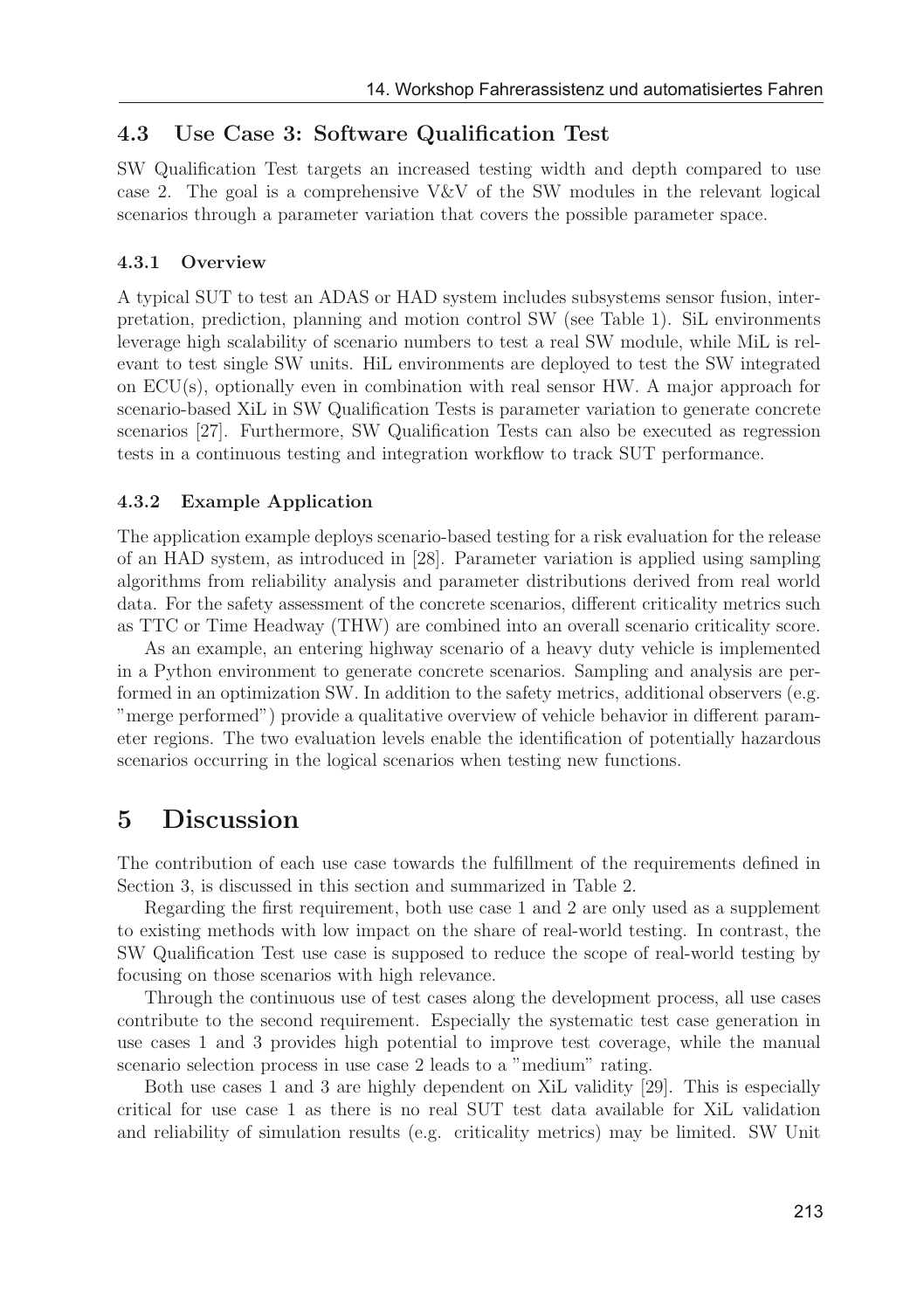Verification does not impose high XiL validity demands as it is executed via white box tests focusing on specific SUT aspects.

Use cases 1 and 3 have a high potential to fulfill the fourth requirement. The combination with established processes like a hazard and risk analysis in use case 1 and the integration of data-driven approaches for use case 3 enable the enhancement of a scenario database [16]. In contrast, use case 2 concentrates on a fixed set of scenarios.

Especially in use cases 1 and 3, e.g. coverage-based [30] or criticality-based [28] selections facilitate efficient scenario prioritization to meet requirement 5. SW Unit Verification can also make use of these prioritization methods, however typically involves a manual selection which limits its potential [31].

Overall, all use cases are beneficial for development of both ADAS and highly automated driving. While use case 1 and 2 can be considered as an addition to existing approaches, use case 3 offers significant potential to meet the requirements defined in Section 3 (see Table 2), especially for SAE level 3 and above. The ability to manage growing ODDs as well as the consistency and traceability of scenarios along all use cases and the whole development process are major benefits of scenario-based testing.



Table 2: Degree of Requirement Fulfillment

### 6 Summary and Outlook

The main contribution of this work is the systematic integration of three use cases for scenario-based XiL testing into the development process of driving automation: SW Requirements Analysis, SW Unit Verification and SW Qualification Test. Each use case includes a concrete industry application example and is evaluated against previously defined requirements. Overall, all use cases can be regarded as a reasonable supplement for existing development processes. Especially the use of scenario-based XiL testing for SW Qualification Test is considered to meet the requirements to a high degree.

In future work, scenario-based XiL testing should be evaluated for additional use cases such as system application and vehicle integration testing to further facilitate continuous use of scenarios along the development process. Moreover, it is possible to derive multiple variants for each use case.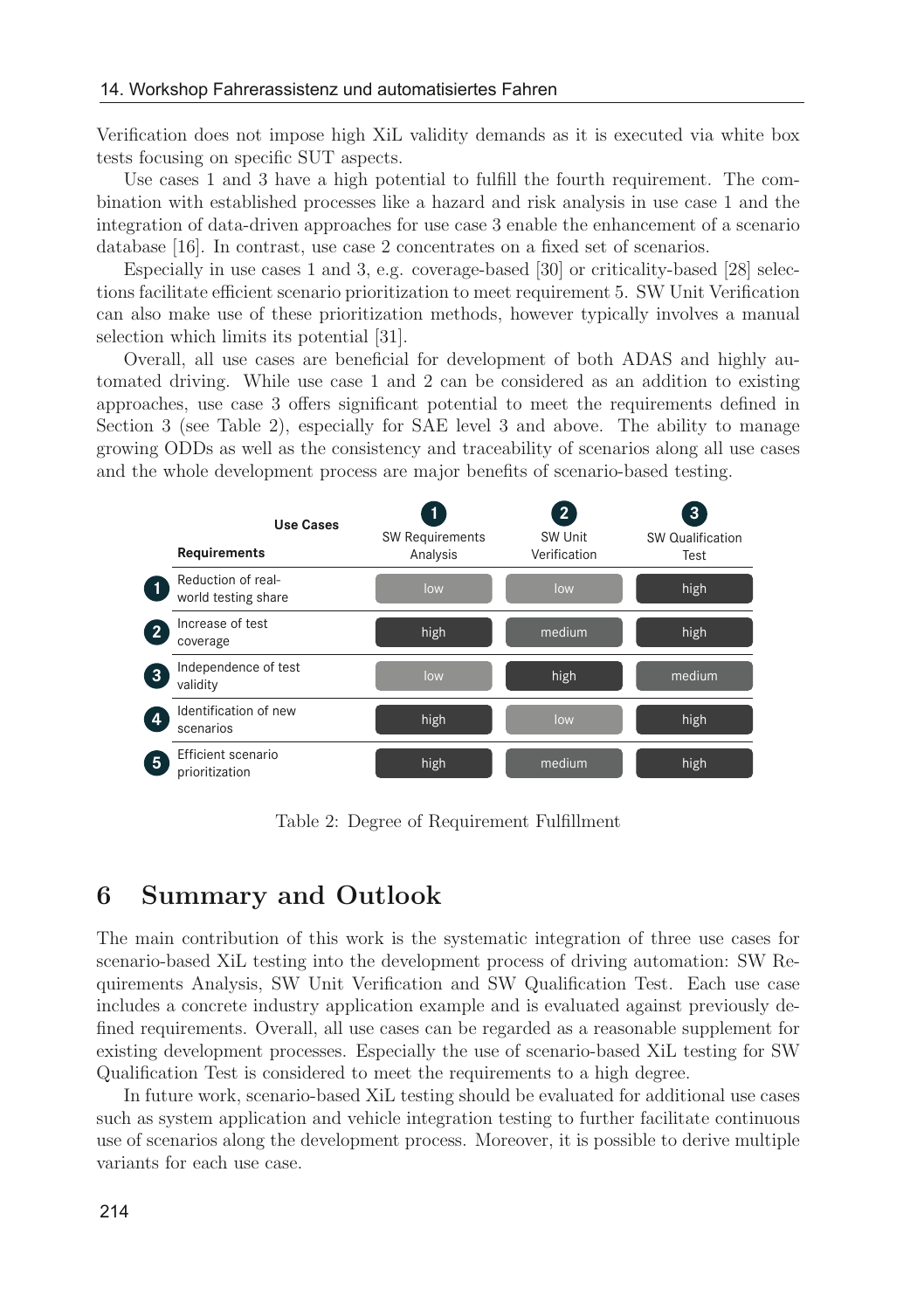## References

- [1] W. Wachenfeld, How Stochastic can Help to Introduce Automated Driving. PhD Thesis, TU Darmstadt, 2017.
- [2] D. A. Weitzel, *Absicherungsstrategien für Fahrerassistenzsysteme mit Umfeld*wahrnehmung: Bericht zum Forschungsprojekt FE 82.0546/2012, vol. 98 of Berichte der Bundesanstalt für Straßenwesen Fahrzeugtechnik. Bremen: Fachverl. NW, 2014.
- [3] DLR, "PEGASUS Abschlussbericht Gesamtprojekt," 2020.
- [4] European Center for Information and Communication Technologies EICT GmbH, "VVM - Projekt," 2021. https://www.vvm-projekt.de/projekt.
- [5] DLR, "SET Level Projekt," 2021. https://setlevel.de/projekt.
- [6] R. G. Cooper, "Perspective: The Stage-Gate Idea-to-Launch Process—Update, What's New, and NexGen Systems," Journal of Product Innovation Management, vol. 25, no. 3, pp. 213–232, 2008.
- [7] G. Hab and R. Wagner, Projektmanagement in der Automobilindustrie. Wiesbaden: Springer Fachmedien Wiesbaden, 2017.
- [8] E. Sax, ed., Automatisiertes Testen Eingebetteter Systeme in der Automobilindustrie. München: Hanser Verlag, 1. auflage ed., 2008.
- [9] T. Binder, D. Winkler, and S. Biffl, "Quo Vadis V-Modell," 2006.
- [10] ISO, "ISO 26262:2018: Road vehicles Functional safety," 2018.
- [11] VDA QMC Working Group 13 / Automotive SIG, "Automotive SPICE: Process Reference Model Process Assessment Model," 2017.
- [12] T. Dyba and T. Dingsoyr, "What Do We Know about Agile Software Development?," IEEE Software, vol. 26, no. 5, pp. 6–9, 2009.
- [13] Beck et al., "Manifest für Agile Softwareentwicklung," 2001. https:// agilemanifesto.org/iso/de/manifesto.html.
- [14] Digital.ai, "14th Annual State of Agile Report," 2020.
- [15] ISO/IEC/IEEE, "ISO/IEC/IEEE 24765: International Standard Systems and software engineering - Vocabulary," 2017.
- [16] C. King, L. Ries, J. Langner, and E. Sax, "A Taxonomy and Survey on Validation Approaches for Automated Driving Systems," in 2020 IEEE International Symposium on Systems Engineering (ISSE), pp. 1–8, IEEE, 2020.
- [17] S. Ulbrich, T. Menzel, A. Reschka, F. Schuldt, and M. Maurer, "Defining and Substantiating the Terms Scene, Situation, and Scenario for Automated Driving," in 2015 IEEE 18th International Conference on Intelligent Transportation Systems (ITSC 2015), (Piscataway, NJ), pp. 982–988, IEEE, 2015.